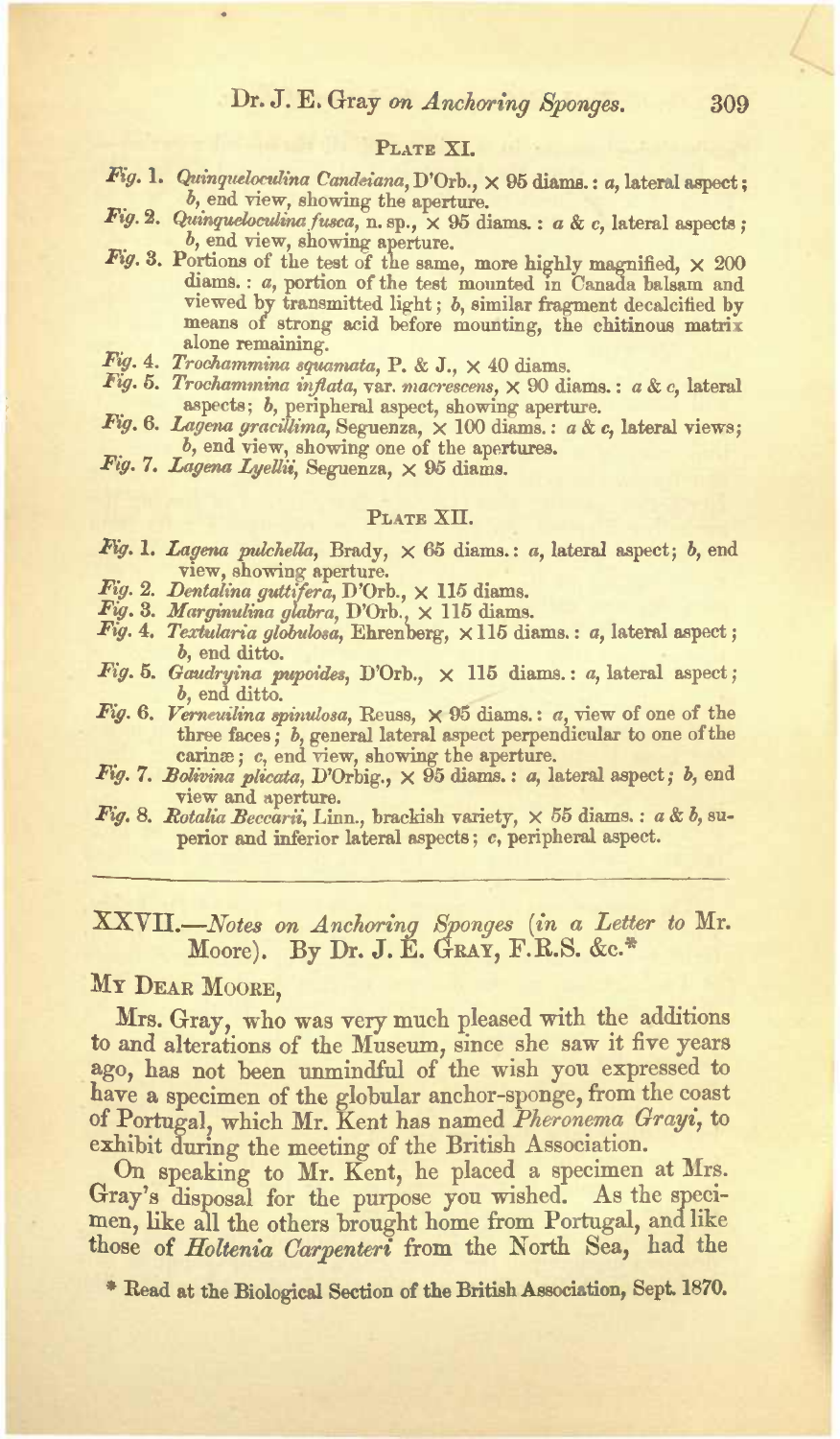anchoring-filaments in a wisp, and all entangled together— and knowing that Mr. Laughrin had unravelled for me the fibres of a specimen of Holtenia Carpenteri which is now it the collection of Miss Saul, of Bow, and had shown that they form a ring-like series of tufts round the lower end of the body of the sponge, giving it quite a different appearance from the representations of it given by Prof. Wyville Thomson, I placed the Portuguese specimen in the hands of your son-inlaw, Mr. Edward Gerrard, junr., and requested him to try to unravel the very long anchoring-filaments; and I think you will allow that he has been very successful and has made a very beautiful and most interesting preparation of it, and most important in a scientific point of view, as it shows very di-stinctly the character which separates the Portuguese from the North-Sea species; that is to say, that, instead of having the anchoring-filaments in twenty-five or twenty-six tufts from anchoring-filaments in twenty-five or twenty-six tufts from the base of the sponge, they arise separately from almost the entire surface of it. These long filaments, like those of *Eu-*<br>*plectella*, are called anchoring-filaments, because they are spread out in the mud and hold the sponge in its place. For this purpose they have at the end of the filament a whorl of three or four hooks, like a grapnel, and a few scattered recurved hooks above them.

There appear to be several species of Sponges allied to the one from Portugal; and I should be inclined to form them into a family, which may be called *Pheronemadce.* They are peculiar in having an ovate, globular, or purse-like body, with a large internal cavity, and outer walls formed of hexradiate spicules placed side by side, producing a tessellated surface formed of stars.

The first account of a sponge of this kind was by Dr. Leidy, who described a specimen from Santa Cruz, presented by Dr. Griffith to the Museum of the Academy of Natural Sciences of Philadelphia, in the Journal of that Academy for 1860; in the same Journal for 1869 he gave it the name of *Pheronema Anna,* after his wife; and in the \* American Naturalist' for March 1870, he gave figures of the specimen and of its spicules, one of the figures showing the anchortermination. This species has the anchor-filaments in twentyfive distinct tufts, but they are not so long as the length of the sponge; and there are no rings of cilia on the upper surface near the opening of the internal cavity: but this may be occasioned by the state of the specimen.

Dr. Carpenter and Prof.Wv ville Thomson discovered in the deep-sea dredging in the North Sea a beautiful sponge of this family, which Prof. Thomson has described and figured in the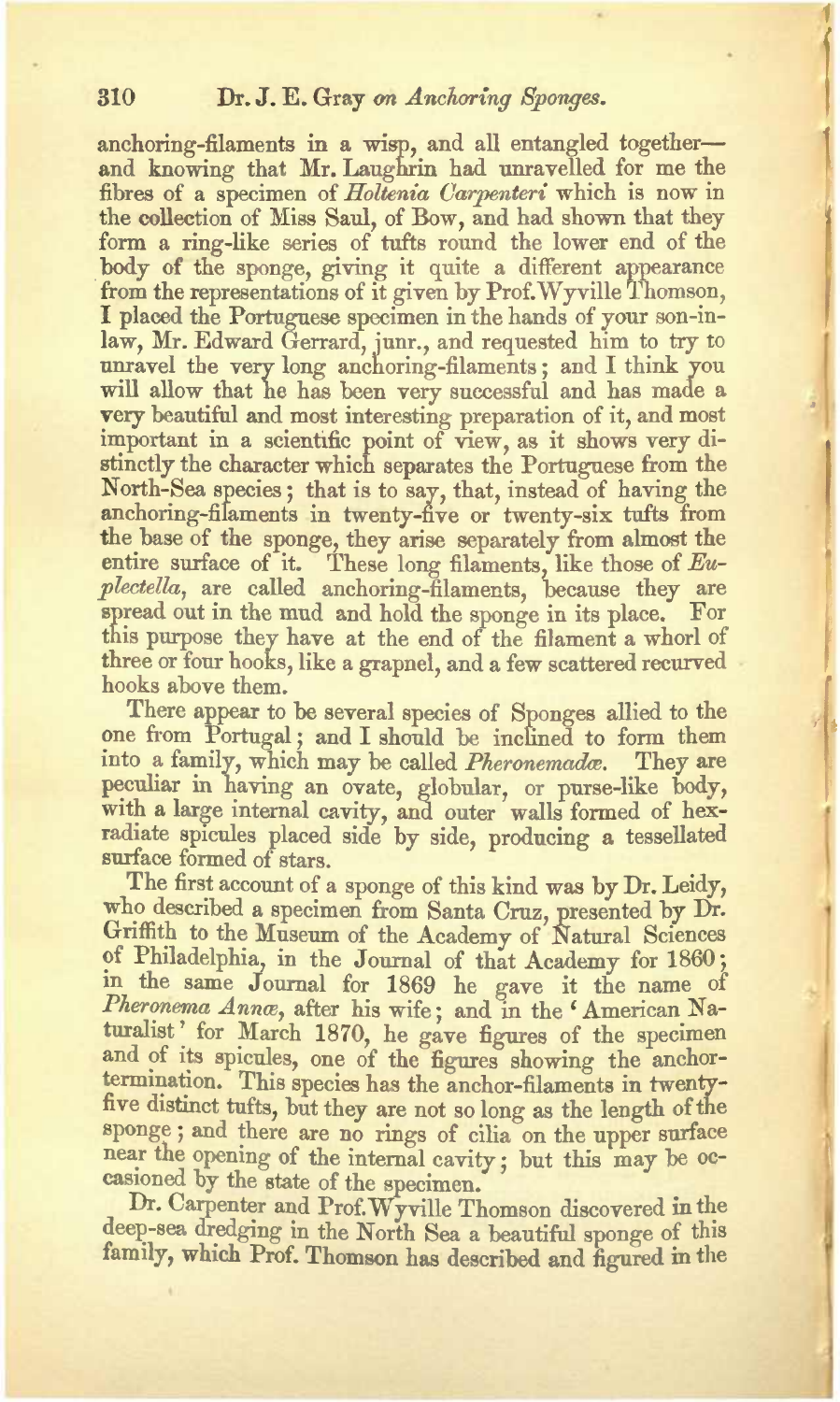# Dr. J. E. Gray on Anchoring Sponges. 311

! Proceedings ' and <sup>&</sup>lt; Transactions' of the Boyal Society, under the name of *Holtenia Carpenteri*. This sponge is very like the one described by Dr. Leidy, but differs from it in the tufts of filaments surrounding the base being very much longer, longer than the length of the body of the sponge; and the upper surface of the sponge has a series of very fine spines round the edge of the oscule, and another, similar series on the upper part of the body, at some distance from the former.

Prof. Barboza du Bocage, the Director of the Museum at Lisbon, obtained some specimens, from the coast of Portugal, of a sponge which he considered to be a globular variety of *Holtenia Carpenteri.*

Mr. Kent, who went out for the purpose of dredging on the coast of Portugal in Mr. Marshall-Hall's vacht ' Norna,' obtained several specimens of this sponge, which he thought, like M. Bocage, was the same as the one from the North Sea. On my inspecting them in company with him, however, we were satisfied that it was a distinct species; and in the 'Annals and Magazine of Natural History' for August 1870, p. 182, Mr. Kent has described it under the name of Pheronema Grayi<sup>+</sup> but one very important character he does net seem *to* have recorded (which is not extraordinary, as it is not distinctly visible in the sponge in the state in which he examined it, but has become much more distinct in the specimen that Mr. Gerrard has prepared)—that is to say, that, instead of the filiform anchoring-spicules being in tufts at the hinder end of the body, they arise separately from all pasts of the surface of the body, except from a small broad nude band round the oscule. This being the case, I think that it forms a distinct genus, for which I propose the name of *Callisphara*. This position of the anchoring-filaments gives the sponge much the appearance of an old man's head with long silvery locks.

Dr. Oscar Schmidt, of Grätz, in his work just published on the Sponges of the Atlantic, describes an *Holtenia* under the name of *H. Pourtalesii*, from Florida, and indicates a second species from the same place, under the name of *Holtenia saccus.* Both these are small bag-like species, and they appear to be entirely deficient of any slender filiform anchoring-spicules, but have the surface of the body scattered over with spreading, moderately long, filiform spines. This form certainly indicates a very distinct group from all the species above noticed, and I should be inclined provisionally to designate it by the name of *Vazetta.*

Prof. O. Schmidt, in the same work, describes a sponge of quite a different structure, but of much the same form, divided into several tubercles below, and probably belonging